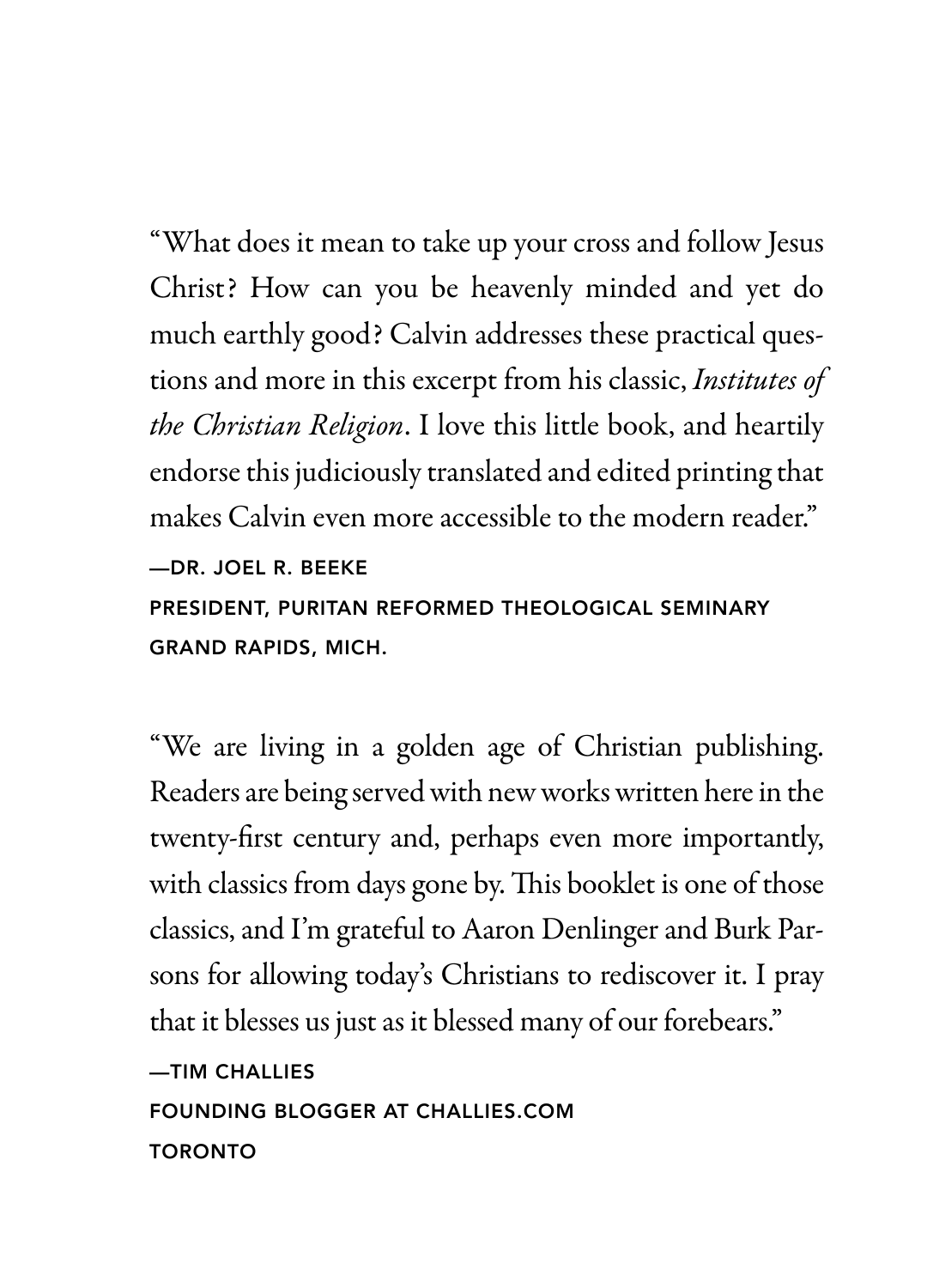"I have ofen thought, 'I would love to retranslate for the twenty-frst century the life-shaping material in Calvin's *Institutes* book 3, chapters 6–10, and I've done nothing! But now, Burk Parsons and Aaron Denlinger have done the job for us all. We owe them a big thank you, because every Christian needs to have a working knowledge of this little book."

—DR. SINCLAIR B. FERGUSON TEACHING FELLOW, LIGONIER MINISTRIES

"The smooth and pleasant Latin Calvin wrote has found a just as smooth and pleasant translation in this wonderful little book. That sure is an accomplishment and will help many to enjoy even more the timeless message this treasure contains."

—DR. HERMAN J. SELDERHUIS PROFESSOR OF CHURCH HISTORY, THEOLOGICAL UNIVERSITY APELDOORN APELDOORN, THE NETHERLANDS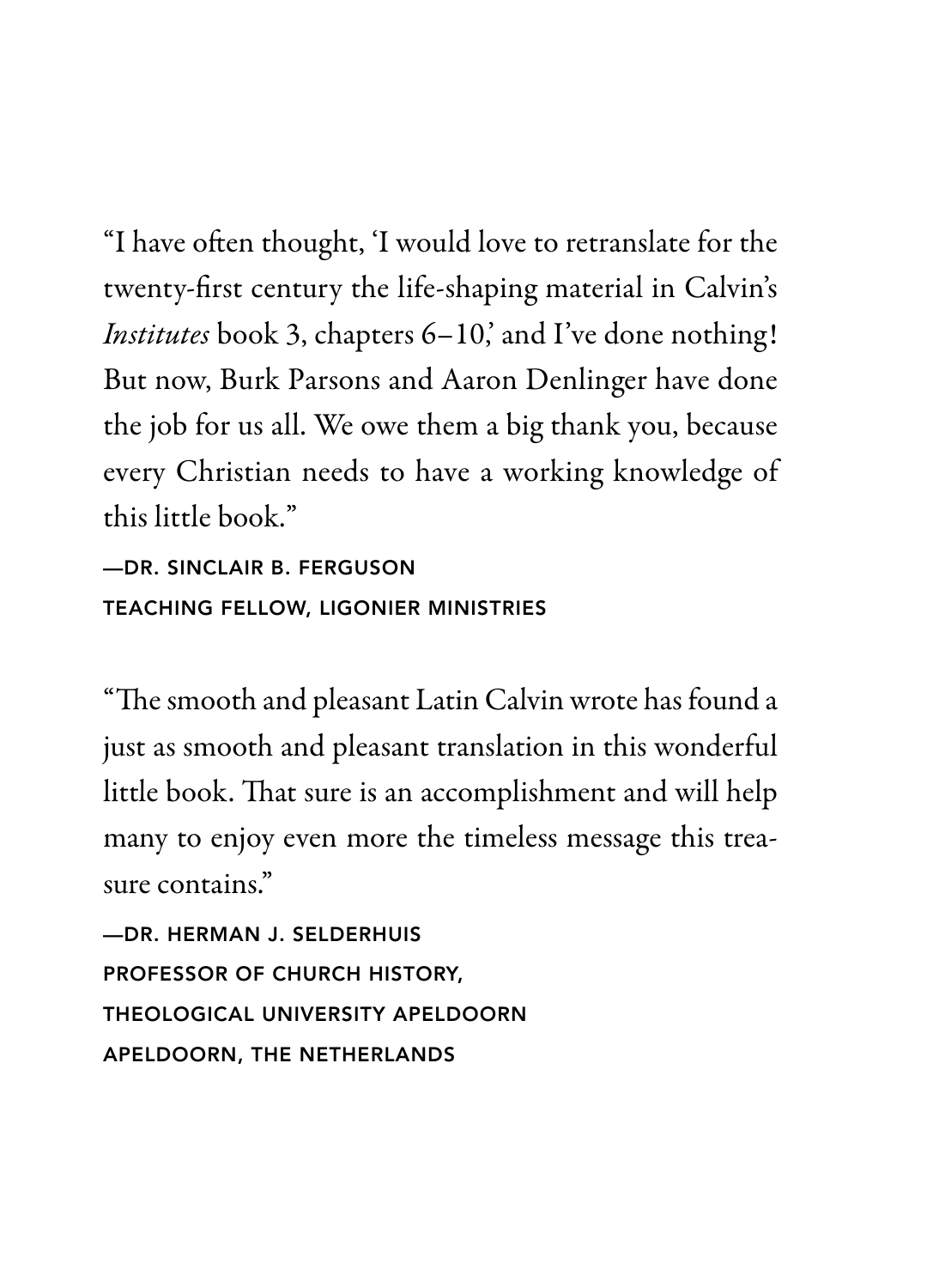"Calvin's treatment of the Christian life in book 3 of his *Institutes* is a treasure. For more than five hundred years, Christian believers have profted from the clear way in which Calvin describes the Christian life of self-denial and cross-bearing in union with Jesus Christ. Reformation Trust Publishing's fresh translation of this Christian classic is a most welcome addition to earlier publications of Calvin's masterful description of life in conformity to Christ."

—DR. CORNELIS P. VENEMA

PRESIDENT AND PROFESSOR OF DOCTRINAL STUDIES,

MID-AMERICA REFORMED SEMINARY

DYER, IND.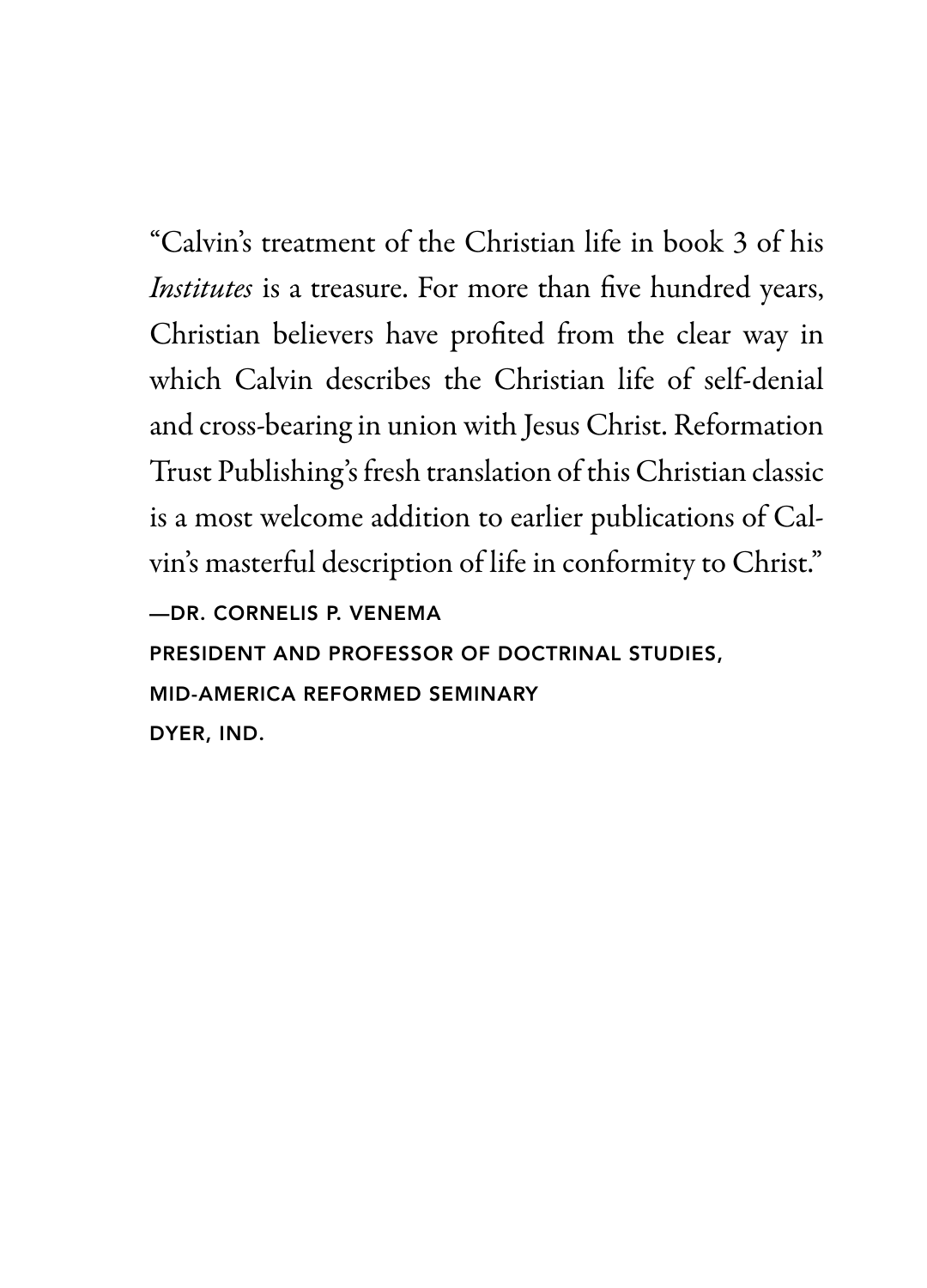JOHN CALVIN

# A LITTLE BOOK ON THE **CHRISTIAN** LIFE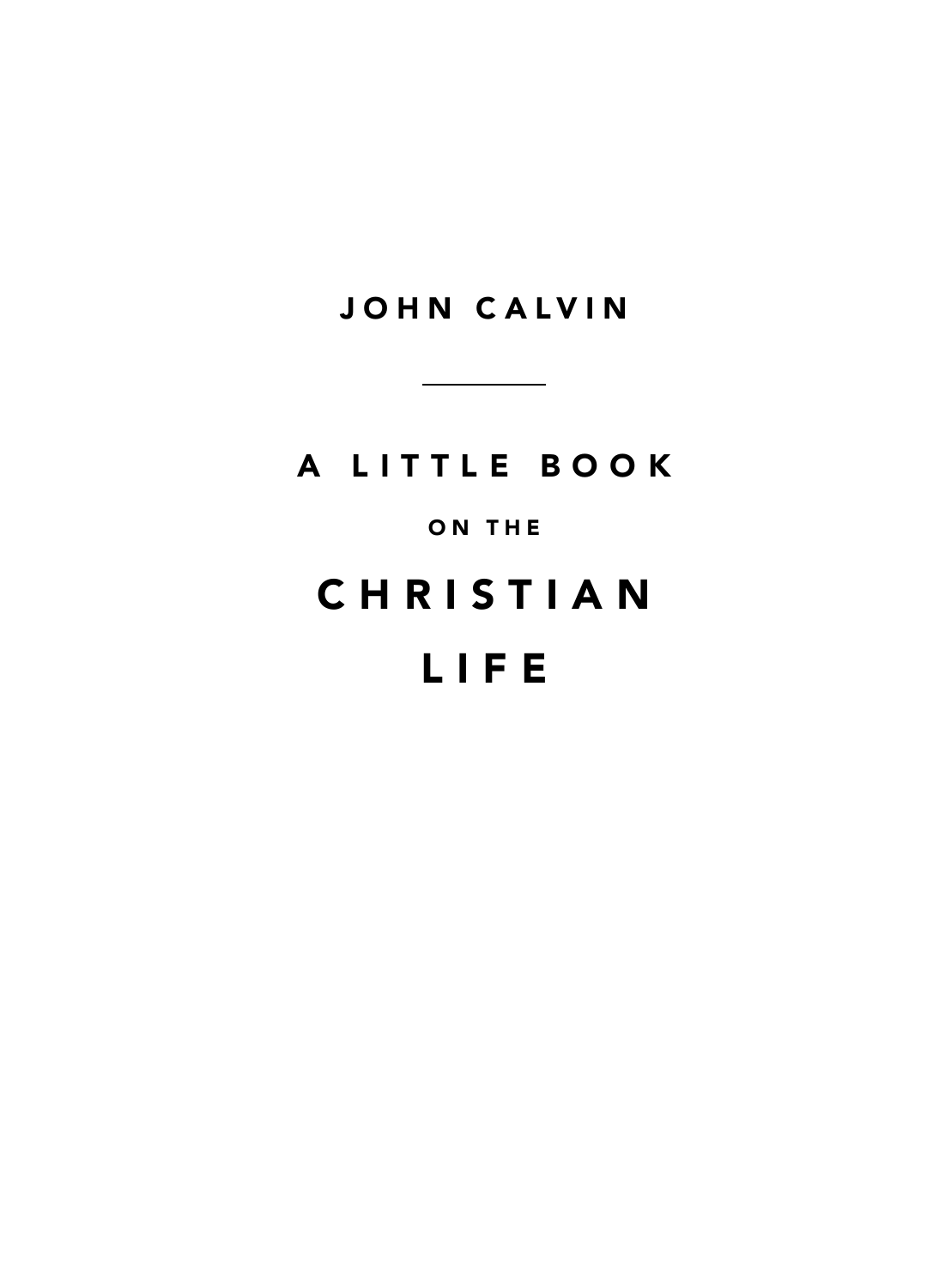## TABLE OF CONTENTS

Preface xiii

ONE Scripture's Call to Christian Living 1

TWO Self-Denial in the Christian Life 19

THREE Bearing Our Cross Is a Part of Self-Denial 55

FOUR Meditation on Our Future Life 87

FIVE How the Present Life and Its Comforts Should Be Used 109

Scripture Index 127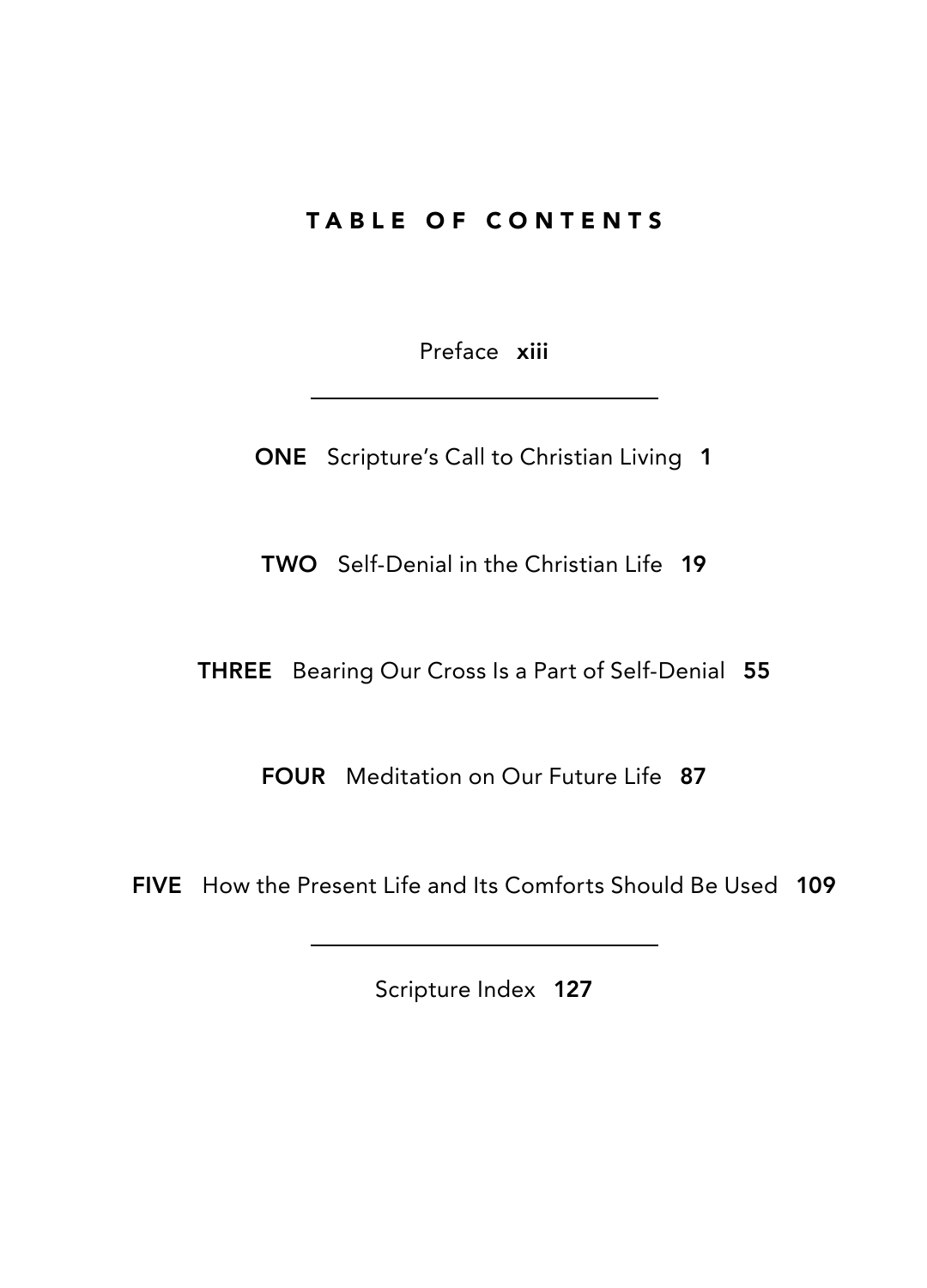



# S C R I P T U R E ' S C A L L

### TO CHRISTIAN LIVING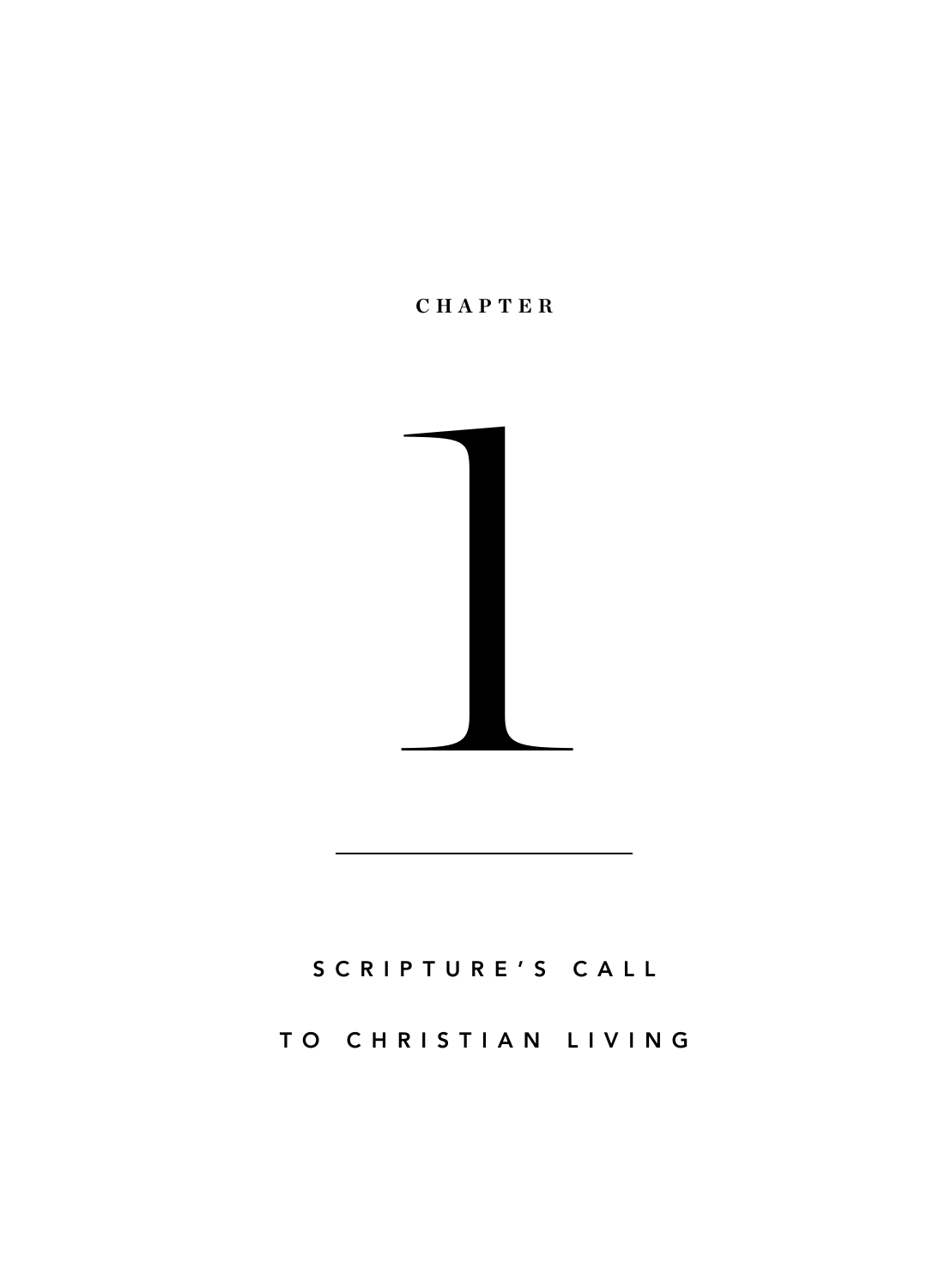THE GOAL OF God's work in us is to bring our lives into harmony and agreement with His own righteousness, and so to manifest to ourselves and others our identity as His adopted children. We discover in God's law a picture of God's own image, to which we are being progressively conformed. But since we are lazy and require prodding and encouragement in this, it will be helpful to construct in this work a model of the mature Christian life from various passages of Scripture, so that those who are truly repentant of heart will not lose their way on the path to greater conformity to God's image.

I know that in addressing the topic of the mature Christian life, I am entering on a vast and complex subject. Even if I were merely to summarize all that has been written by others on this topic, the result would be a long and dense volume. Previous generations of theologians have written large works on individual virtues, but they wasted no words. For when anyone seeks to describe and commend a particular virtue,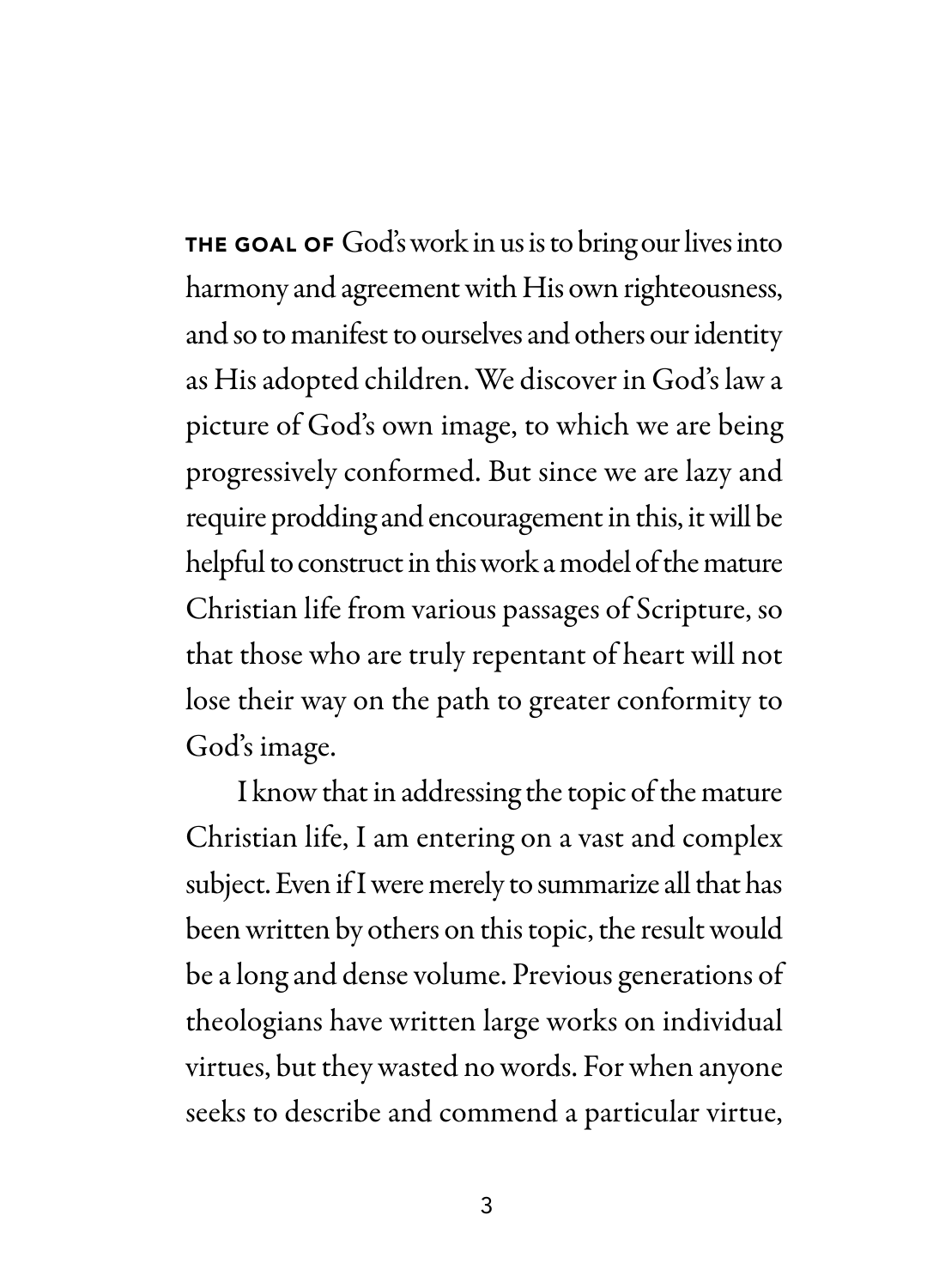it seems as if his pen is spontaneously led to write at great length because of the significance of his subject. Indeed, one will not seem to have described any particular virtue sufficiently unless he writes at great length.

In this work, however, it's not my intention to say too much, nor to discuss every virtue in great detail, nor to stray into lengthy exhortations. Such exhortations can be found in the writings of those who have gone before us, especially in the sermons of the church fathers. My goal here is simply to present to godly people a model for ordering their lives. I intend, that is, to identify a certain universal principle to guide Christians in their duties. Perhaps in the future I will have time to address the subject of Christian virtues more fully. Or maybe others better suited to the task will do so. By nature I love brevity, so perhaps even if I tried to write something larger I would not succeed in my effort. In any case, even if a longer work on the subject of the Christian life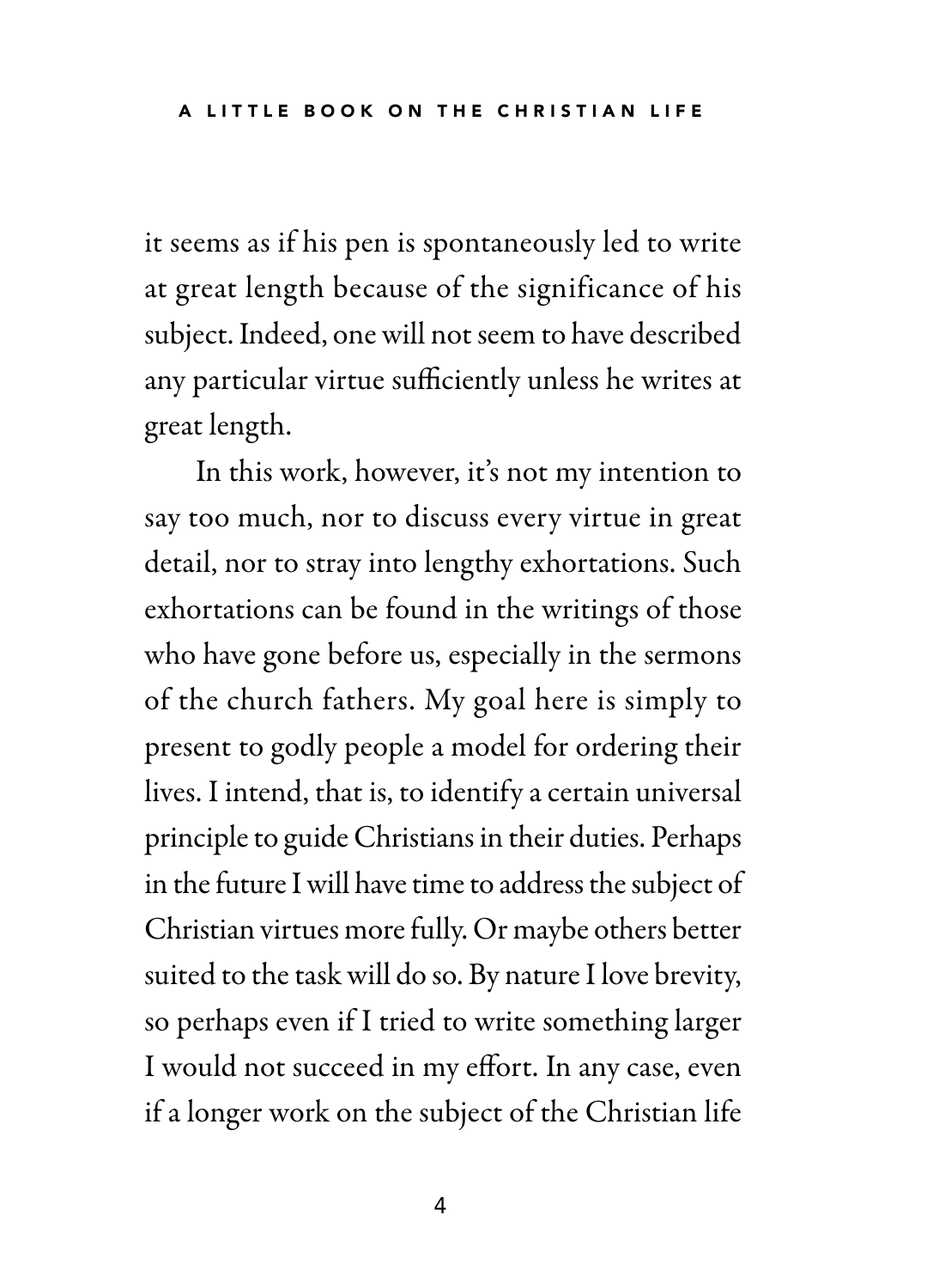were worthwhile, I would hesitate to attempt such now, because my purpose in this work is to present doctrine simply and concisely.

When philosophers write about the virtuous life, they identify certain primary goals for human beings such as integrity and honor, and from these they derive specifc duties and the entire chorus of remaining virtues. But Scripture has its own order and plan that is more beautiful and certain than any philosophic method. The philosophers, wanting to draw attention to themselves, strive to be very clear—clear, that is, in showcasing their own rhetorical skills. But the Spirit of God lacks such a motive in His teaching. He has not, therefore, followed the specific method of the philosophers, though he has revealed truth clearly enough to keep us from despising clarity. ♦

THERE ARE TWO main parts to the instruction from Scripture on the Christian life that follow. The first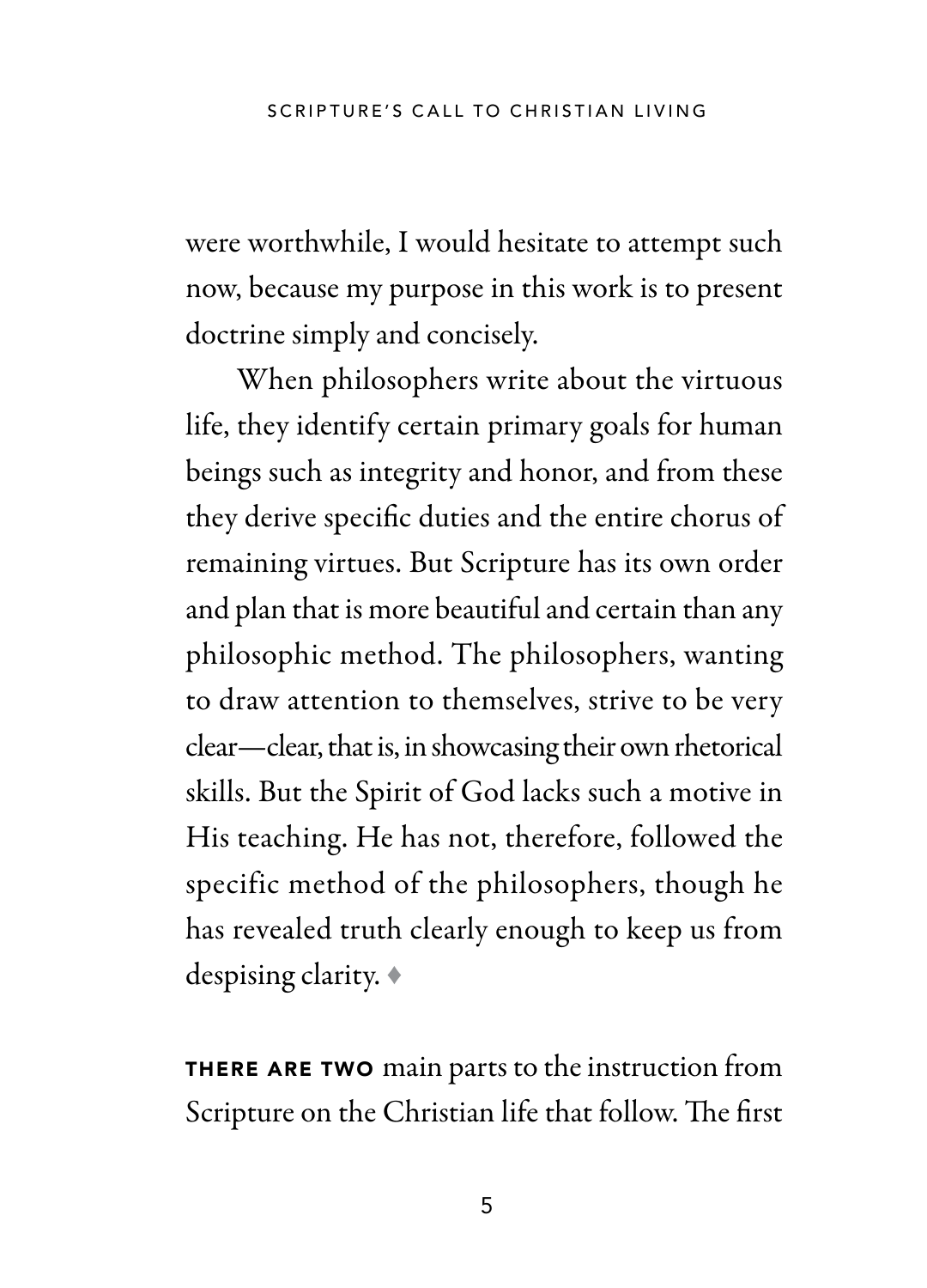is that a love of righteousness—to which we are not naturally prone—must be implanted and poured into our hearts. The second is that we need some model that will keep us from losing our way in our pursuit of righteousness. Scripture contains many arguments to encourage us on the path of righteousness. Many of these arguments I have noted elsewhere,<sup>1</sup> and some I note here.

To begin with, what better foundation can Scripture give for the pursuit of righteousness than to tell us we should be holy because God Himself is holy? Moreover, when we were scattered and wandering like sheep, lost in the maze of the world, God found us and gathered us to Himself. When we contemplate this relationship between ourselves and God, let us remember that holiness is the bond of our union with Him. Not, of course, because we enter into fellowship

<sup>1</sup> For example, in Calvin's discussion of the majesty of God (Institutes 1.1.2–3) and in his discussion of conversion (Institutes 2.3.6).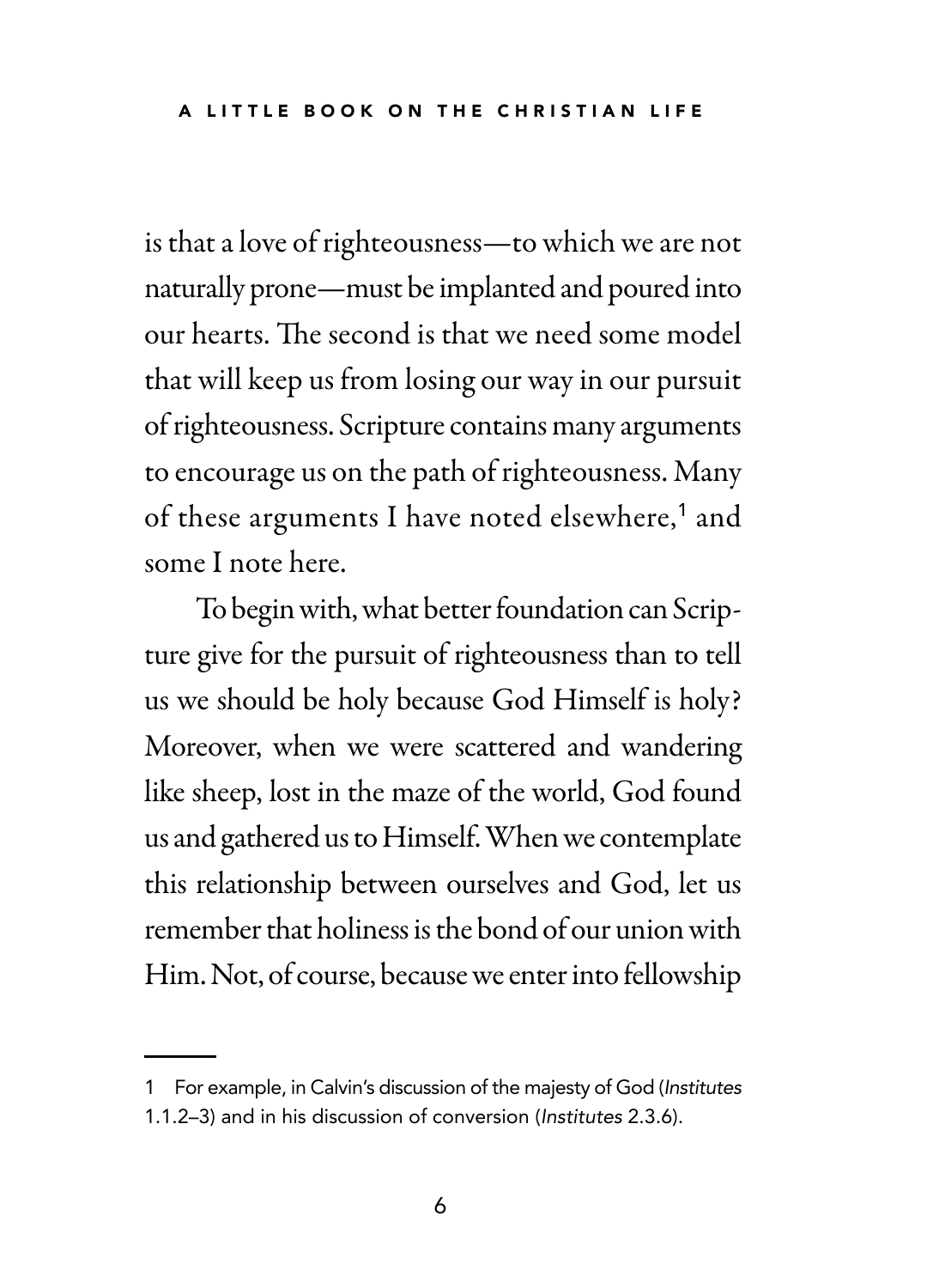with Him by the merit of our own holiness. Rather, we frst of all cling to Him, and then, having received His holiness, we follow wherever He calls us. For it is characteristic of His glory that He has no fellowship with sin and impurity. Holiness is the goal of our calling. Therefore we must consistently set our sights upon holiness if we would rightly respond to God's calling. To what purpose did God pull us out of the wickedness and pollution of this world—wickedness and pollution in which we were submerged—if we allow ourselves to wallow in such wickedness and pollution for the rest of our lives?

Furthermore, if we count ourselves among God's people, Scripture tells us to live as citizens of the holy city of Jerusalem, which He has consecrated to Himself.

For here we have no lasting city, but we seek the city that is to come.

#### HEBREWS 13:14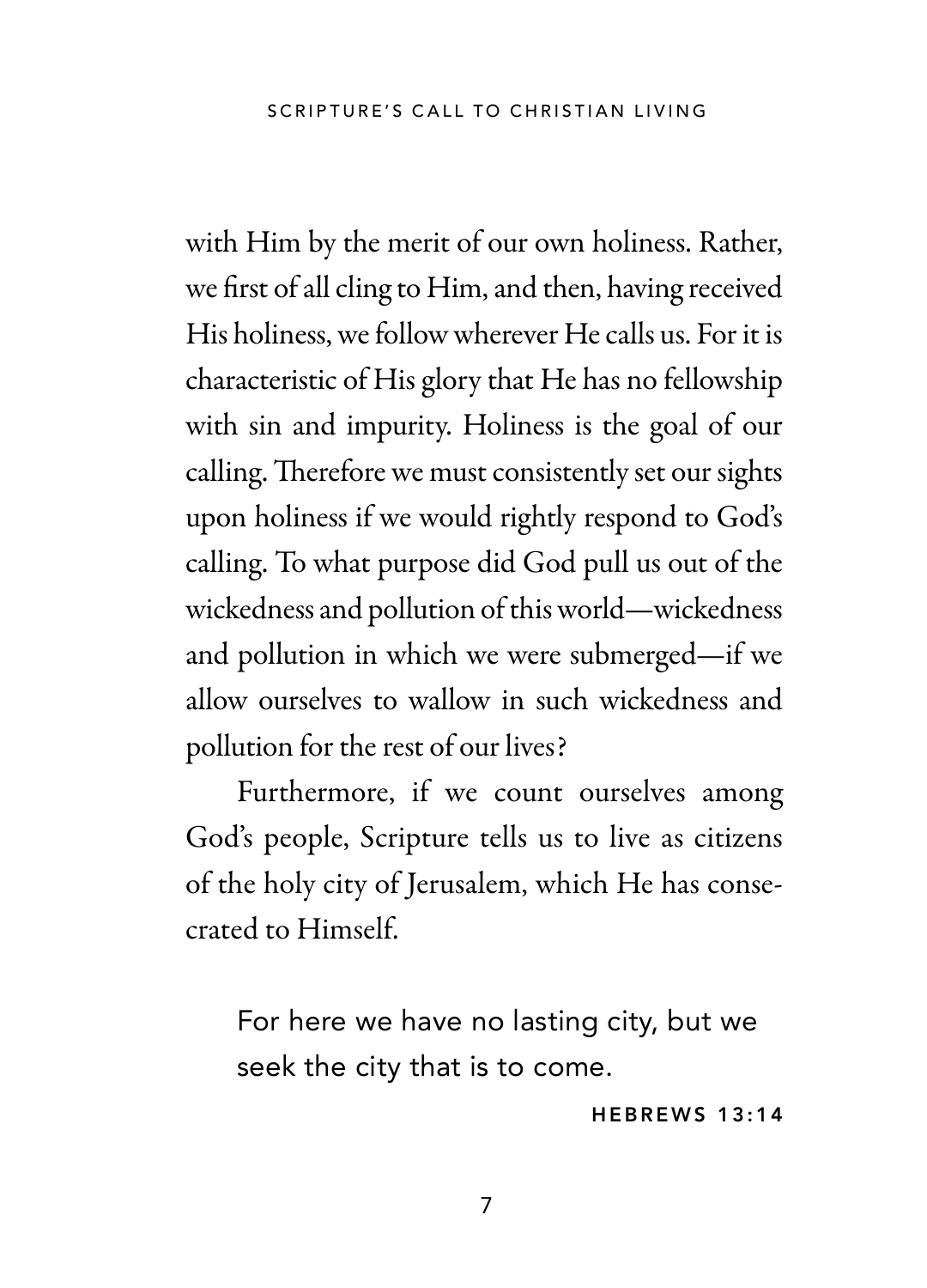It's shameful that the citizens of the holy city should pollute it by their impurity. Thus, we read that there will be a dwelling place in God's tabernacle for those who walk blamelessly and pursue righteousness. It's not right that the sanctuary in which God dwells should resemble a flthy stable. ♦

TO PROMPT US toward righteousness more efectively, Scripture tells us that God the Father, who has reconciled us to Himself in His Anointed One, Jesus Christ, has given us in Christ a model to which we should conform our lives. You will not fnd a better model in the philosophers—in whom many expect to fnd the only correct and orderly treatment of moral philosophy. They, while doing their best to encourage us to be virtuous, have nothing to say except that we should live "according to nature." Scripture, however, draws its encouragement from the true fountain. It teaches us to contemplate our lives in relation to God,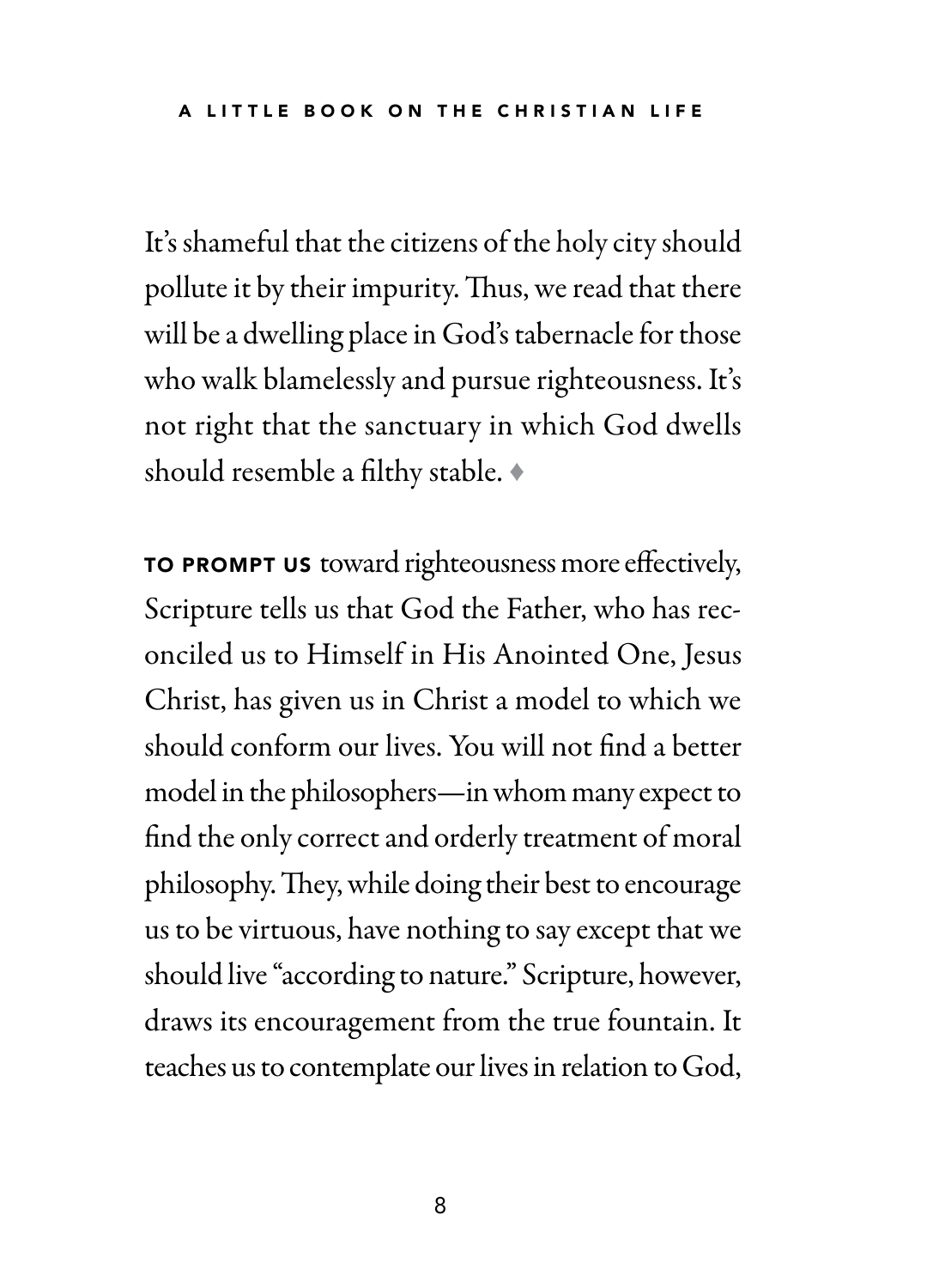our Author, to whom we are bound. And, having taught us that we have fallen from the true state and condition of our original creation, Scripture adds that Christ, through whom we have been restored to favor with God, is set before us as a model whose form and beauty should be refected in our own lives. What could be more efective than this? Indeed, what more is needed than this? We have been adopted by the Lord as children with this understanding—that in our lives we should mirror Christ who is the bond of our adoption. And truly, unless we are devoted—even addicted—to righteousness, we will faithlessly abandon our Creator and disown Him as our Savior.

Scripture derives some principle of conduct from every gift of God described to us in it, and from every aspect of our salvation. God has manifested Himself as Father to us. If we do not manifest ourselves as sons to Him in turn, we prove ourselves to be extremely ungrateful (Mal. 1:6; 1 John 3:1).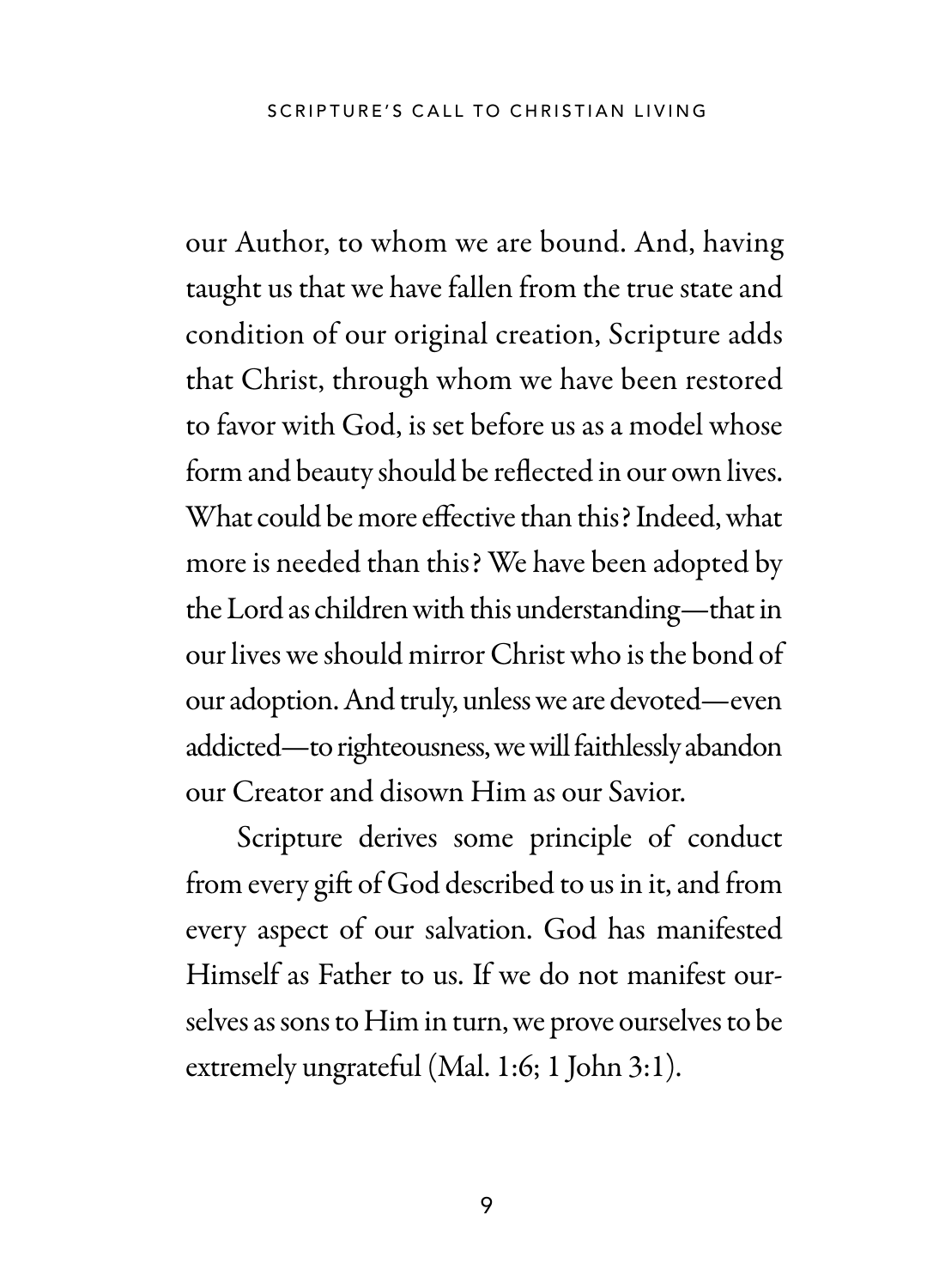Therefore be imitators of God, as beloved children.

#### EPHESIANS 5:1

Christ has cleansed us by washing us with His blood, and has communicated this cleansing to us through baptism.<sup>2</sup> It would be inappropriate, therefore, for us to defle ourselves with fresh flthiness (1 Cor. 6:11; Eph. 5:26; Heb. 10:10; 1 Peter 1:15, 19). Christ has engrafed us into His body. We, therefore, who are His members must be especially careful not to fing mud or flthiness on the body of Christ (John 15:3–6; 1 Cor. 6:15; Eph. 5:23–33). Christ our Head has ascended into heaven. We, therefore, must set aside earthly afections and wholeheartedly long for that place (Col. 3:1ff.). The Holy Spirit has consecrated us

<sup>2</sup> Calvin acknowledges baptism as an instrument of the realities it represents, provided the sacrament is accompanied by faith. "But from this sacrament, as from all others, we obtain only as much as we receive by faith" (Institutes 4.15.15).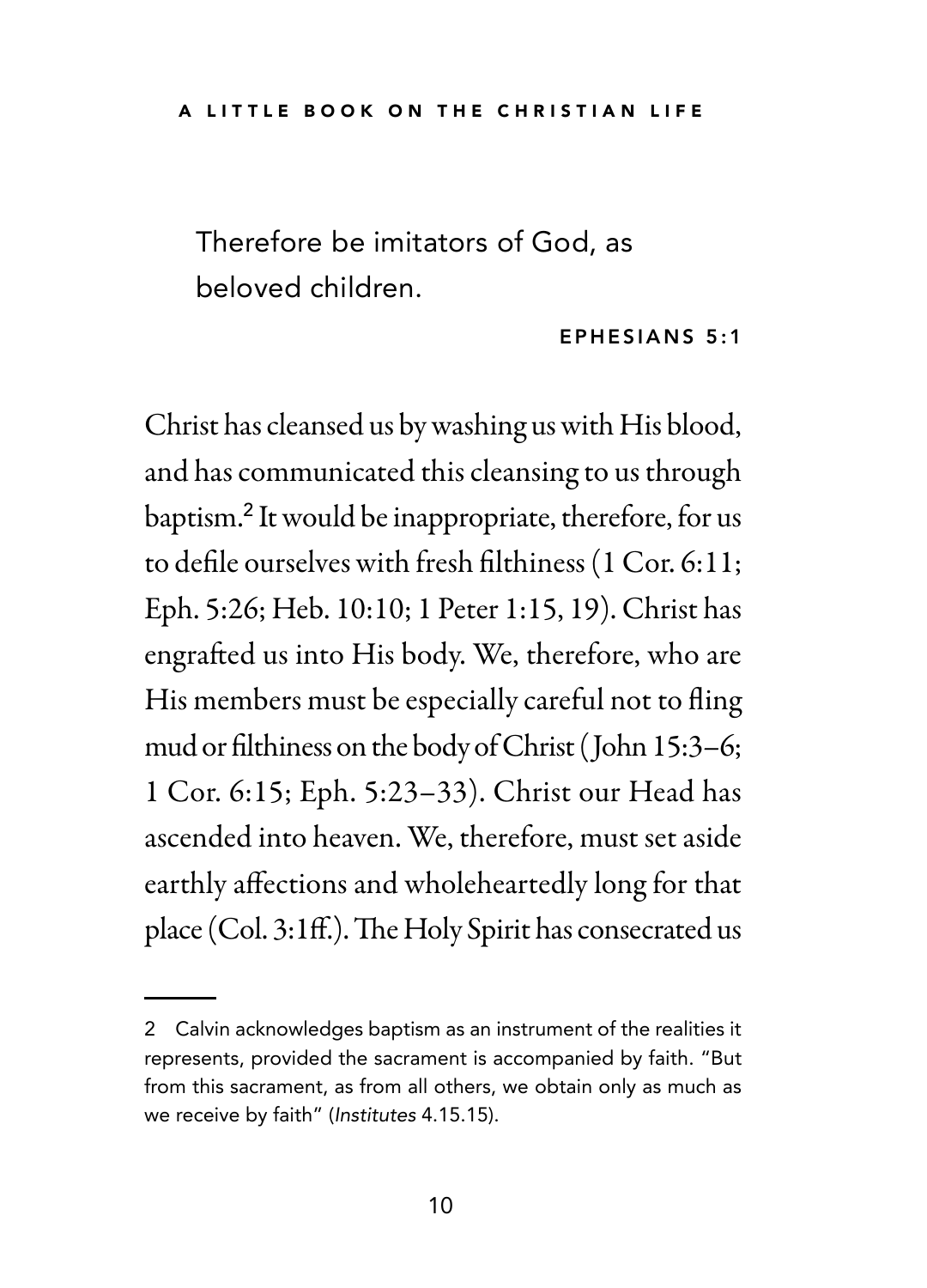SCRIPTURE'S CALL TO CHRISTIAN LIVING

as temples of God. We, therefore, must let the glory of God shine through us, and we must not pollute ourselves with sin. Our bodies and souls have been destined to heavenly incorruption and an unfading crown. We, therefore, must strive upward—keeping ourselves pure and incorruptible until the Day of the Lord (1 Thess. 5:23). These are most holy foundations on which to build the Christian life. Nothing like these can be found in the philosophers, who in their commendation of virtue never rise above the dignity that natural man can achieve. ♦

SOMETHING MUST BE said about those who want to be called Christians but possess nothing of Christ except the title and appearance. They arrogantly glory in His holy name. But only those who have gained a true knowledge of Christ from the Word of the gospel have a relationship with Him. And the Apostle denies that any have rightly learned Christ who have not learned that they must put off the old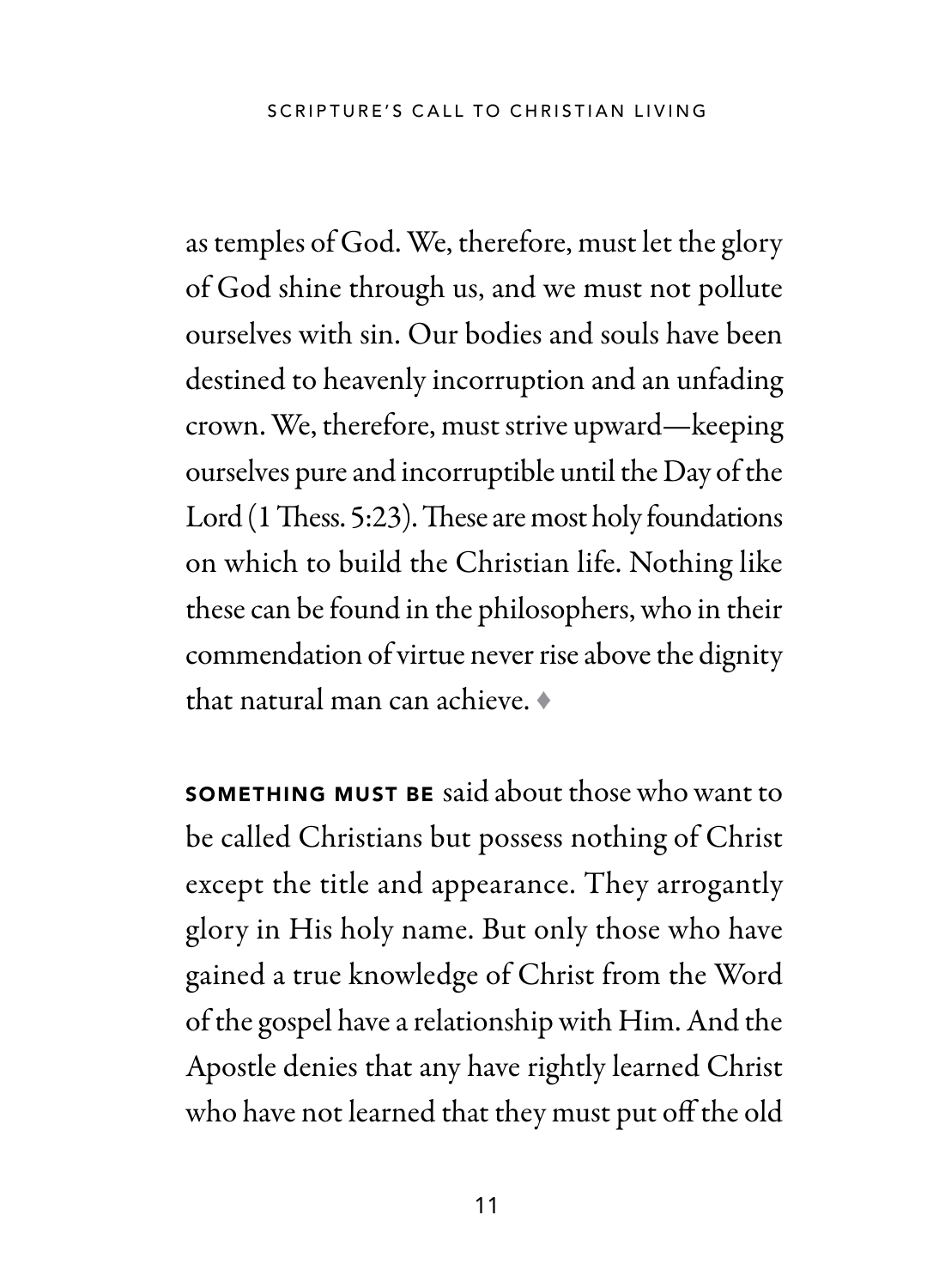man, who is corrupted by deceitful desires, and put on Christ.

But that is not the way you learned Christ!—assuming that you have heard about him and were taught in him, as the truth is in Jesus, to put off your old self, which belongs to your former manner of life and is corrupt through deceitful desires, and to be renewed in the spirit of your minds, and to put on the new self, created after the likeness of God in true righteousness and holiness.

#### EPHESIANS 4:20–24

Such nominal Christians demonstrate their knowledge of Christ to be false and ofensive no matter how eloquently and loudly they talk about the gospel. For true doctrine is not a matter of the tongue, but of life; neither is Christian doctrine grasped only by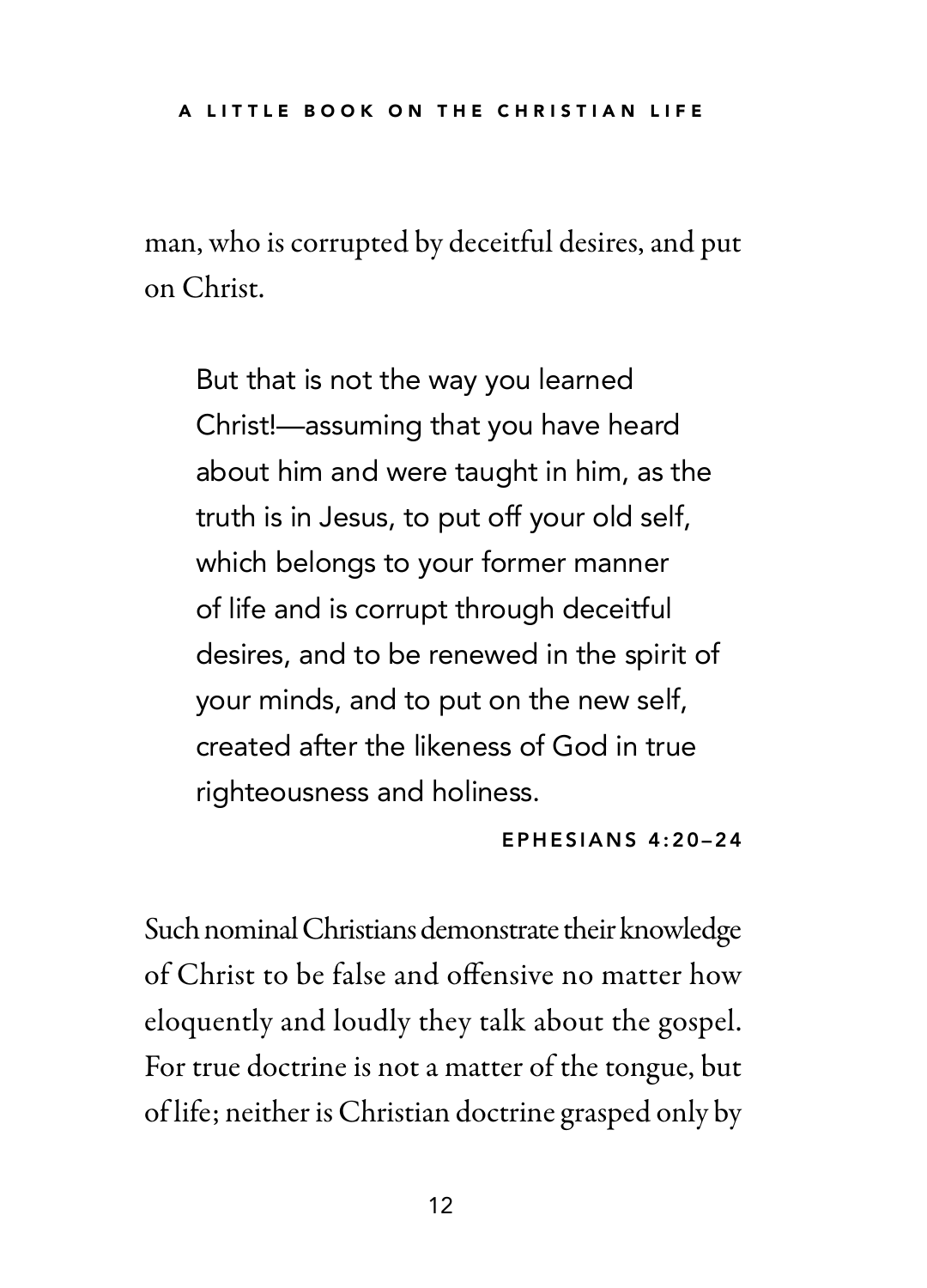the intellect and memory, as truth is grasped in other felds of study. Rather, doctrine is rightly received when it takes possession of the entire soul and fnds a dwelling place and shelter in the most intimate afections of the heart. So let such people stop lying, or let them prove themselves worthy disciples of Christ, their teacher.

We have given priority to doctrine, which contains our religion, since it establishes our salvation. But in order for doctrine to be fruitful to us, it must overfow into our hearts, spread into our daily routines, and truly transform us within. Even the philosophers rage against and reject those who profess an art that ought to govern one's life, but who twist that art hypocritically into empty chatter. How much more then should we detest the foolish talk of those who give lip service to the gospel? The gospel's power ought to penetrate the innermost afections of the heart, sink down into the soul, and inspire the whole man a hundred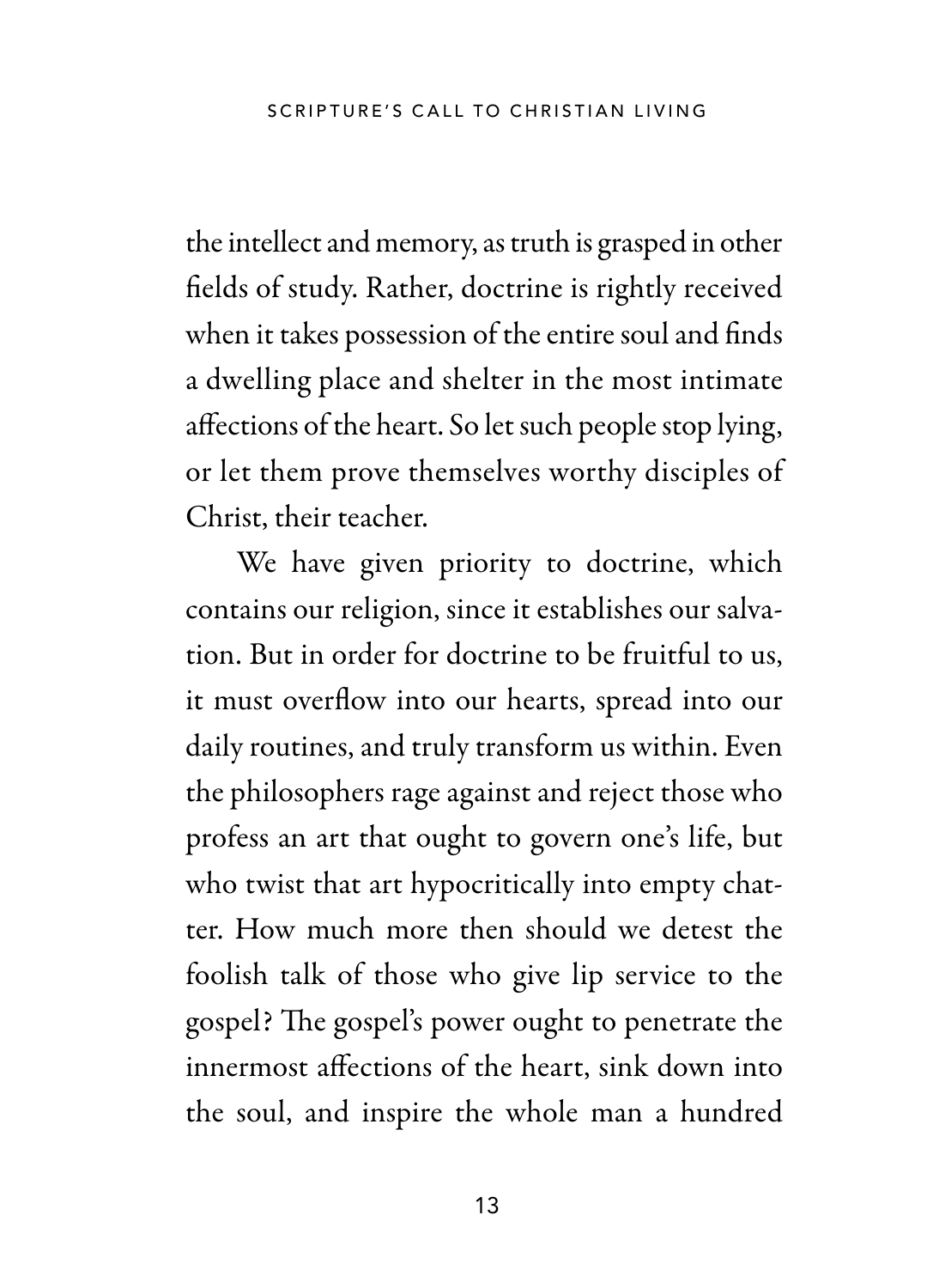times more than the lifeless teachings of the philosophers. ♦

I'M NOT SAYING that the conduct of a Christian will breathe nothing but pure gospel, although this should be desired and pursued. I'm not, in other words, talking about gospel perfection, as if I were unwilling to acknowledge or recognize a man or a woman as a Christian who has not obtained perfection. If that were the case, everyone would be excluded from the church, since we do not fnd any in it who are close to being perfect. Indeed, we fnd many in the church who have progressed little toward perfection, but who, nevertheless, it would be unjust to reject as Christians.

What I am saying is this: Let us fix our eyes on the goal and sole object of our pursuit. Let that goal, toward which we must strive and contend, be established from the beginning. Afer all, it's not right to barter with God regarding what we will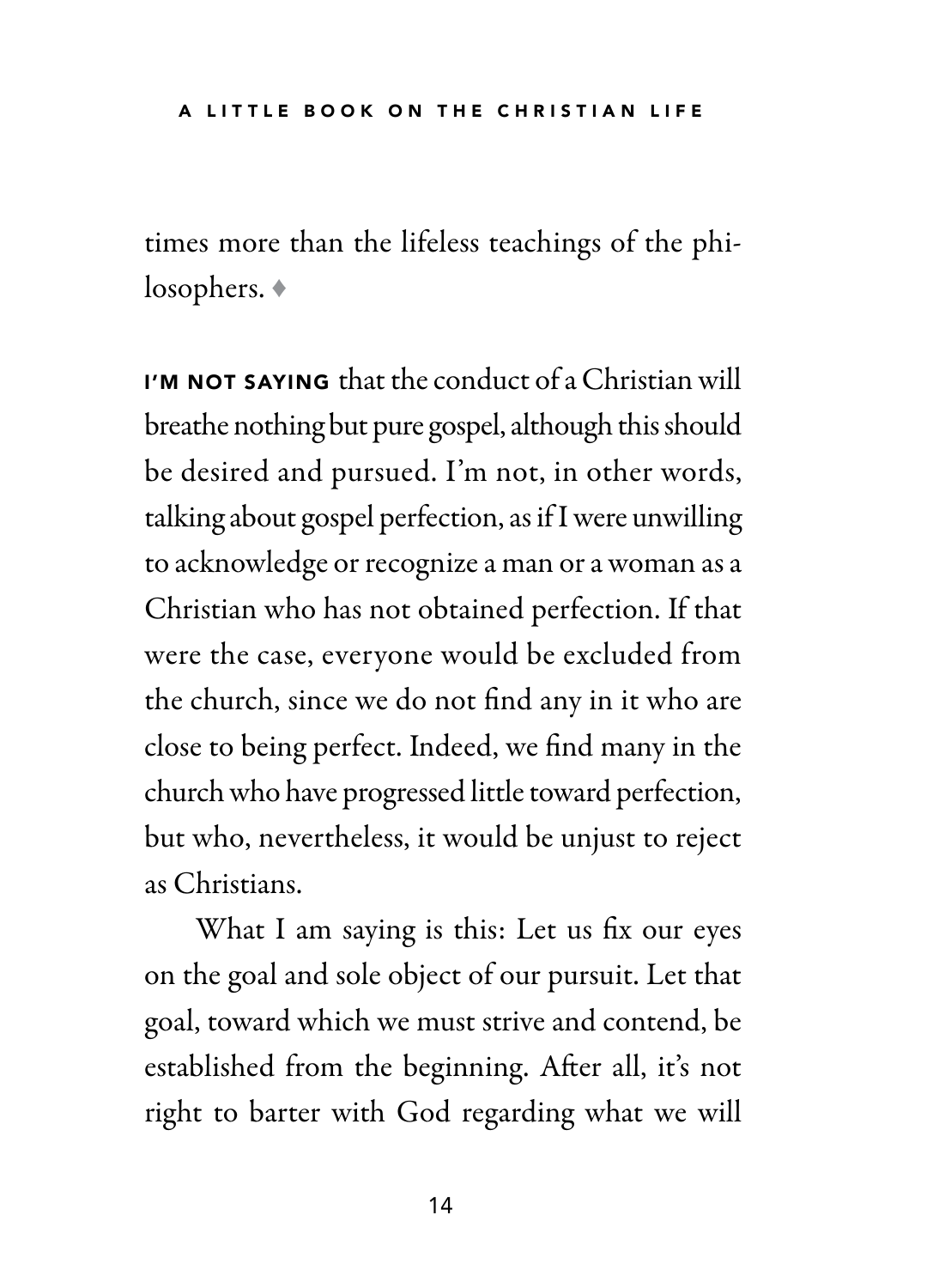and won't undertake from those things He has prescribed for us in His Word. God always commends—as of utmost importance—integrity<sup>3</sup> as the principal part of His worship.

And as for you, if you will walk before me, as David your father walked, with integrity of heart and uprightness, doing according to all that I have commanded you, and keeping my statutes and my rules, then I will establish your royal throne over Israel forever, as I promised David your father, saying, "You shall not lack a man on the throne of Israel."

#### 1 KINGS 9:4–5

And by the word *integrity* He means sincere simplicity of heart, free from pretense and deceit, which is the

<sup>3</sup> See Genesis 17:1–2; 1 Kings 9:4–5; Psalm 41:12.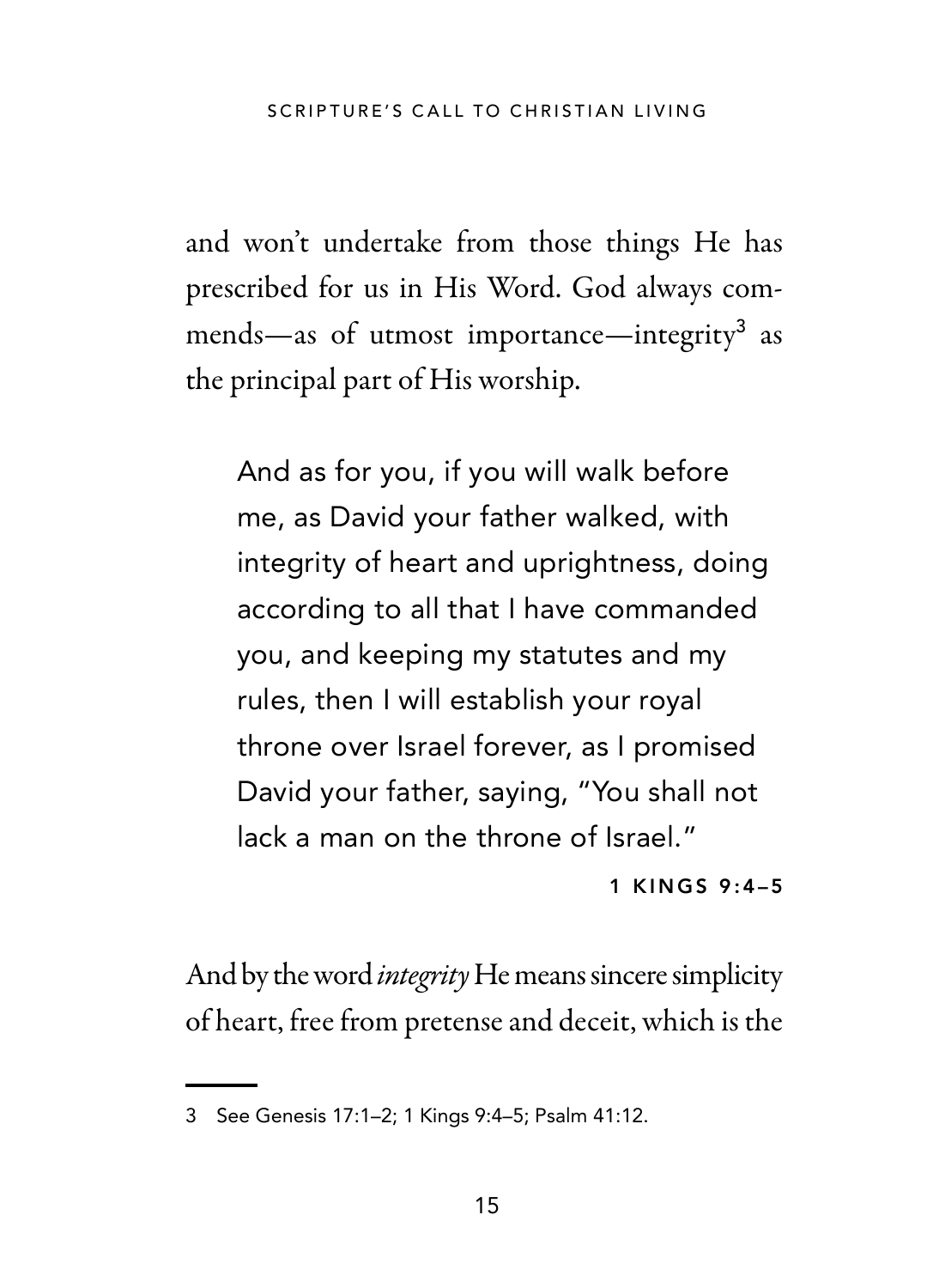opposite of duplicity of heart. In other words, right living has a spiritual basis where the inner afection of the soul is sincerely devoted to God for the nurture of holiness and righteousness.

Of course, none of us is capable of running swifly on the right course while we remain in the earthly confnement of our bodies. Indeed, most of us are so oppressed with weakness that we make little progress—staggering, limping, and crawling on the ground. But let us move forward according to the measure of our resources and pursue the path we have begun to walk. None of us will move forward with so little success that we will not make some daily progress in the way. Therefore, let us keep trying so that we might continually make some gains in the way of the Lord, and neither let us despair over how small our successes are. For however much our successes fall short of our desire, our efforts aren't in vain when we are farther along today than yesterday. So let us fx our eyes